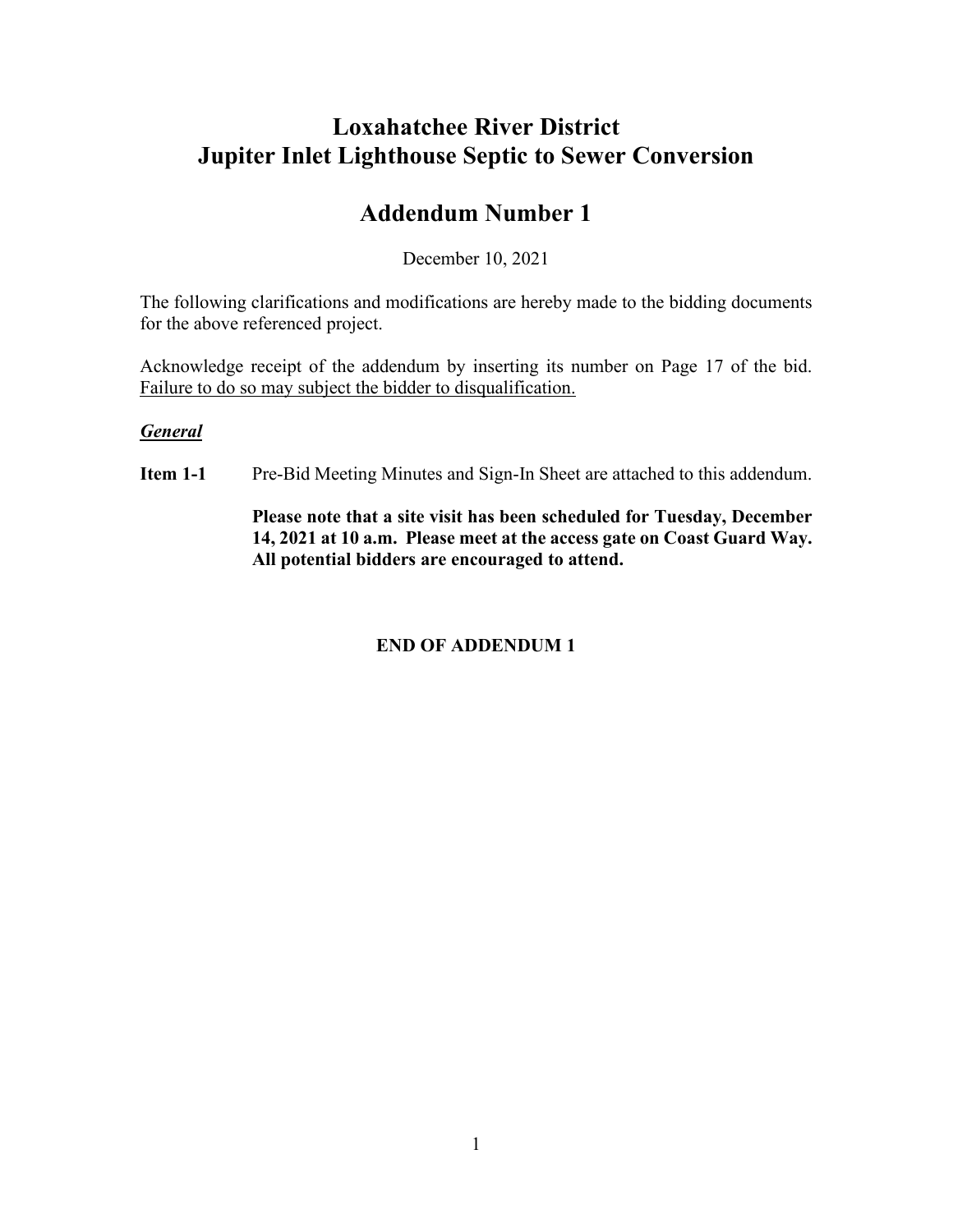

## **Prebid Meeting Minutes**

| <b>Client:</b>   | Loxahatchee River District                          |
|------------------|-----------------------------------------------------|
| Project:         | Jupiter Inlet Lighthouse Septic to Sewer Conversion |
| Date:            | December 7, 2021                                    |
| Time:            | $2:00 \text{ PM}$                                   |
| <b>Engineer:</b> | Holtz Consulting Engineers, Inc.                    |

- 1. Introduction and Sign-In:
- 2. Bids Due **January 4, 2022** at 2:00 PM via DemandStar Bids Opened – January 6, 2022 at 2:00 PM at the Loxahatchee River District, 2500 Jupiter Park Drive, Jupiter, FL 33458.
- 3. **A site visit has been scheduled for Tuesday, December 14, 2021 at 10:00 a.m. at the access gate on Coast Guard Way. All potential bidders are invited to attend to review existing site conditions.**
- 4. Questions asked at today's pre-bid meeting will be recorded and will be responded to in writing in an addendum unless the questions can be answered directly by way of reference to specific specification section or plan sheet.
- 5. Award will be made to the lowest responsive and responsible bidder submitted within budget. **Award of project will occur at January 24, 2022 District board meeting. The Notice to Proceed will be issued on a mutually agreed upon date within 60 days of the January 24th board meeting, or by March 25, 2022.**
- 6. Summary of work (per Section 01000):
	- A. Furnish all equipment, materials, labor, and supervision necessary to install a new sewer system for the Jupiter Inlet Lighthouse Park area managed by the U.S. Department of the Interior Bureau of Land Management (BLM). The work includes installation of 8" gravity sewer, gravity services, manholes, a commercial duplex lift station, discharge force main, residential grinder stations, low pressure force main, and connection to an existing force main. The work also includes abandonment of existing septic tanks in accordance with Florida Department of Health (FDOH) and removal of existing grey water tanks.
	- B. Project also includes replacement of the existing private domestic potable water system on the property with new 8" and 6" water mains, hydrants, and services. Work will include connection of the new potable water system to the existing Town of Jupiter water meter.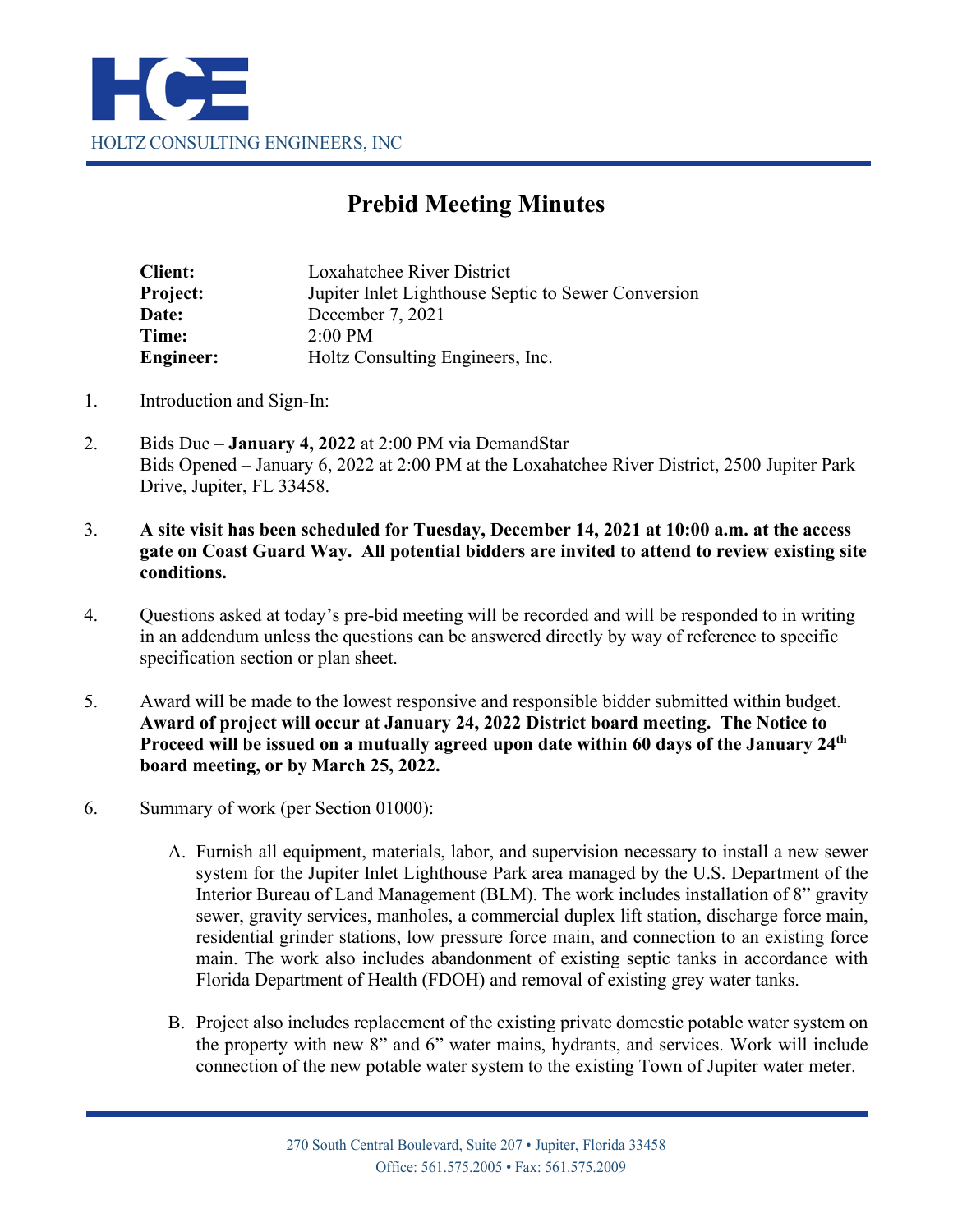- C. Project involves site improvements including, but not limited to, removal of asphalt roadway, replacement of primary roadway with compacted shell rock, replacement of secondary roadway with sod, construction of stormwater swales, grading, demolition of existing stormwater catchment structures, and construction of new parking areas.
- D. This Project includes, but is not limited to, all pipe, fittings, valves, pipe supports, manholes, precast concrete structures, concrete, control panels, temporary sheeting, shoring, dewatering, support for existing structures and infrastructure, demolition work, site work, maintenance of traffic, restoration, and other work as shown on the drawings and specified. The Work includes general conditions, bonds, indemnification, mobilization, demobilization, start-up, testing, record drawings, operation and maintenance manuals, OWNER training, and any all other necessary items to provide a complete and operating system.
- E. Project includes work within an area that may contain archaeological/cultural materials. Monitoring for archaeological resources will need to occur during the course of construction. Additional details are outlined in Section 01400 – Quality Control. The District has retained a consultant for the cultural resources monitoring for the project.
- F. Appendix includes documents undergrounding of FP&L and Comcast lines. Line items on bid forms and description in Section 01200 Measurement and Payment
- G. Restoration of all areas affected by construction activities to existing conditions or better.
- 7. It is suggested that all contractors planning to submit Bids on this Project attend this meeting or listen to the complete recording of the prebid conference and sign a certification attesting that they have listened to and understood the contents of the meeting as recorded. The recordings will be available for listening upon request from the District's Purchasing Department at purchasing@lrec.org.
- 8. Bids are to be submitted as an Electronic Bid via Demandstar. To submit a response for this bid electronically, please follow the instructions on Demandstar. Electronic responses are the only method allowed for bidders to respond to this solicitation.
- 9. All Addenda must be acknowledged.
- 10. A single Bid shall be submitted for all portions of the Work.
- 11. Bid requirements:
	- **1.** Instructions to Bidders Article 1 **Please note the requirements under Paragraph 25. Health, Safety and Environmental Performance**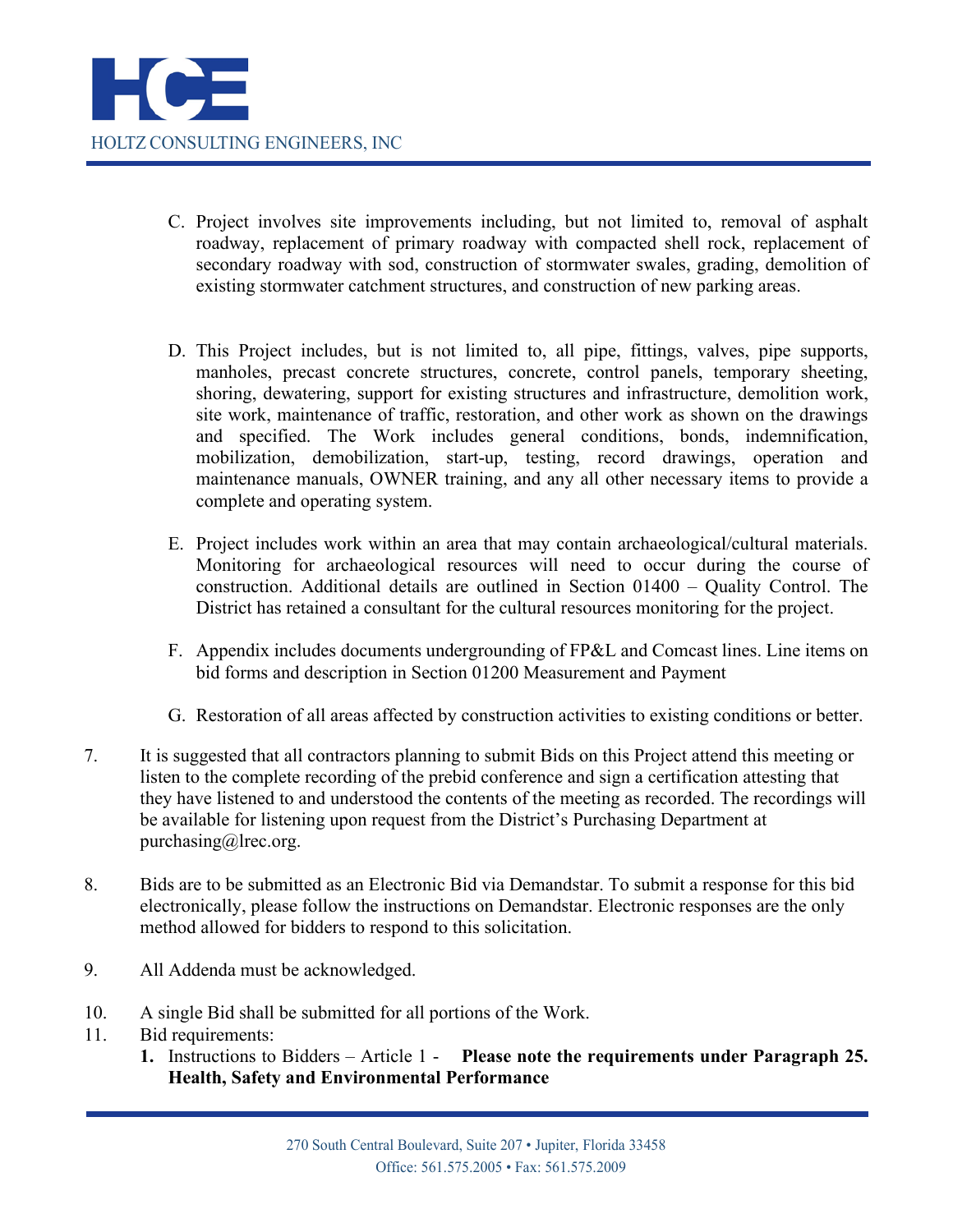

- 2. Proposal Article 2
	- Bid form
	- Article 2a- Questionnaire
		- List of subcontractors. If work is to be self-performed, please indicate so.
		- Sworn Statement on Public Entity Crimes
		- Condensed Financial Statement
	- 3. Bid Security Article 3 **NOTE:** the original bid security MUST be submitted to the District prior to the bid opening.
- 12. Any restoration costs are to be included in the lump sum bid prices for restoration.
- 13. The District has retained a consultant for the required cultural resource monitoring required. The Contractor will be required to apply for a Town of Jupiter Certificate to Dig [\(https://jupiter.fl.us/DocumentCenter/View/7879/CertificatetoDigApplication-August-](https://jupiter.fl.us/DocumentCenter/View/7879/CertificatetoDigApplication-August-2013_Fillable?bidId=)2013 Fillable?bidId=) when they apply for their Town of Jupiter Permit.
- 14. Commercial duplex lift station and simplex grinder pump stations shall be furnished by the Owner and installed by the Contractor.
- 15. Mobilization and Demobilization line item shall not exceed 10% of the total bid.
- 16. Provide public construction bonds in the full amount of the contract price.
- 17. Adhere to all requirements included within Loxahatchee River District Standards.
- 18. Project Schedule:
	- A. Contract time is 150 calendar days to reach substantial completion and 65 calendar days from substantial to reach final completion. Substantial completion is considered the point at which all tasks necessary to start-up and successfully operate the equipment have been completed.
	- B. Liquidated damages are \$100 per day for failure to meet the substantial completion and \$75 per day for failure to meet final completion milestones.
- 19. Any questions or clarifications must be submitted in writing to HCE by close of business Thursday, December 23, 2021 by 5 p.m. for inclusion in addendum. [Christine.Miranda@holtzconsulting.com](mailto:Christine.Miranda@holtzconsulting.com)
- 20. The Engineering Construction Cost Estimate is approximately \$1,300,000.